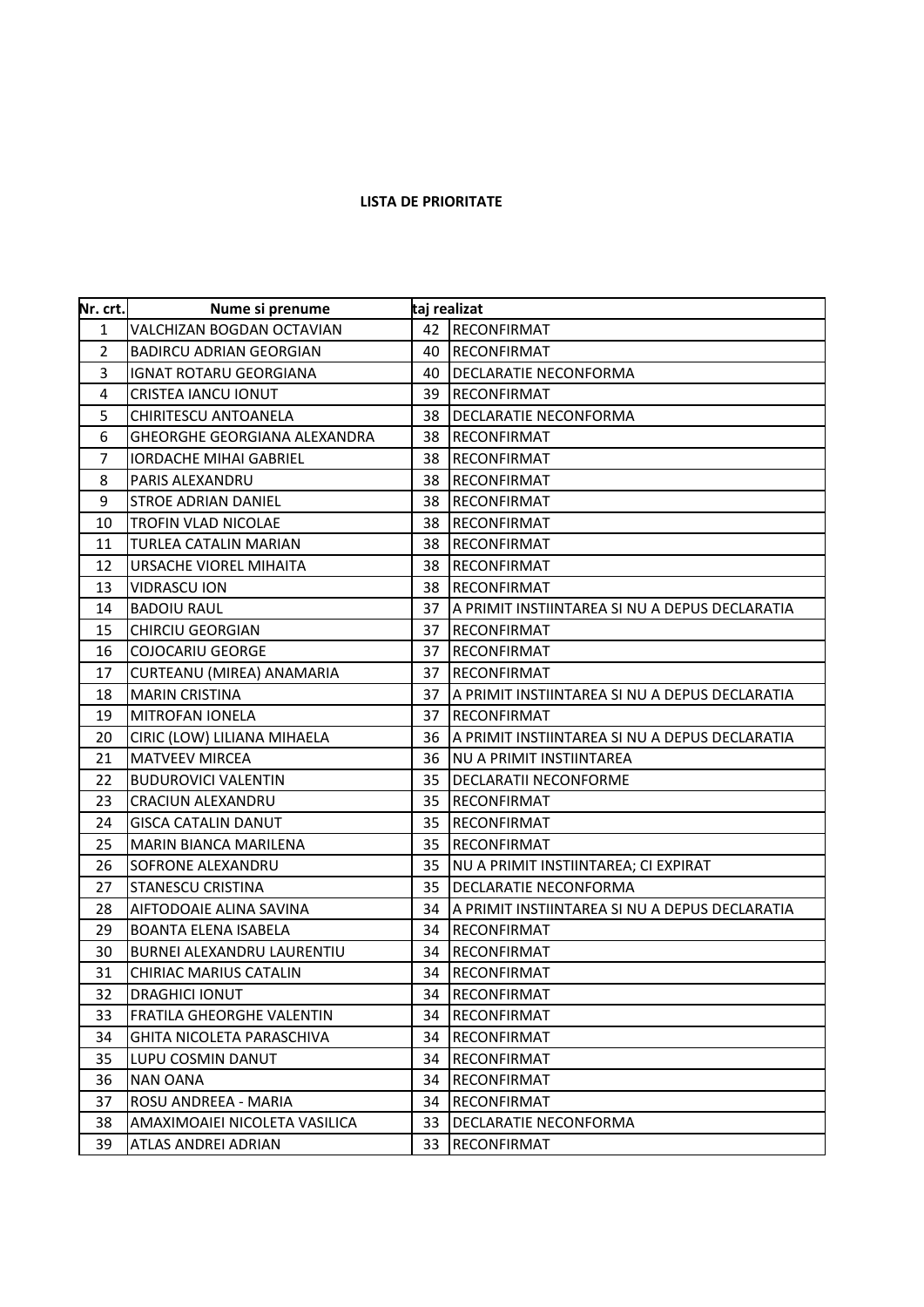| 40 | <b>BADESCU CATALIN CONSTANTIN</b>                                     |     | 33 RECONFIRMAT                                    |
|----|-----------------------------------------------------------------------|-----|---------------------------------------------------|
| 41 | <b>BANAGA BOGDAN</b>                                                  |     | 33 RECONFIRMAT                                    |
| 42 | <b>BROASCA GIORGIANA ADELINA</b>                                      | 33  | <b>RECONFIRMAT</b>                                |
| 43 | <b>BUICA ROMEO NICOLAE</b>                                            | 33. | <b>RECONFIRMAT</b>                                |
| 44 | <b>BURDULEA MARIUS LUCIAN</b>                                         | 33  | <b>DECLARATIE NECONFORMA</b>                      |
| 45 | <b>CALIN VALENTIN</b>                                                 | 33  | <b>RECONFIRMAT</b>                                |
| 46 | CHILIPIREA ALEXANDRU CATALIN                                          |     | 33 A PRIMIT INSTIINTAREA SI NU A DEPUS DECLARATIA |
| 47 | <b>COMISAN SIMION CLAUDIU</b>                                         | 33. | <b>DECLARATIE NECONFORMA</b>                      |
| 48 | GOROVEI(LESAN) FLORENTINA                                             |     | 33 A PRIMIT INSTIINTAREA SI NU A DEPUS DECLARATIA |
| 49 | <b>GRIGORESCU ADRIAN</b>                                              | 33. | <b>RECONFIRMAT</b>                                |
| 50 | IONEL ANDREEA SIMONA                                                  | 33. | <b>RECONFIRMAT</b>                                |
| 51 | LUCACI IULIAN                                                         |     | 33 RECONFIRMAT                                    |
| 52 | <b>MANTU MIHAELA</b>                                                  | 33  | A IMPLINIT 35 DE ANI                              |
| 53 | MINER RADU CRISTIAN                                                   | 33. | <b>RECONFIRMAT</b>                                |
| 54 | MOCANU IONELA                                                         |     | 33 RECONFIRMAT                                    |
| 55 | <b>NANE ANA MARIA</b>                                                 | 33  | <b>RECONFIRMAT</b>                                |
| 56 | OPRICA ALEXANDRU FLORIN                                               | 33  | <b>RECONFIRMAT</b>                                |
| 57 | PALCAU LAURIAN                                                        | 33. | A IMPLINIT 35 DE ANI                              |
| 58 | RADU MARIUS                                                           |     | 33 RECONFIRMAT                                    |
| 59 | RUSU BOGDAN                                                           | 33. | <b>DECLARATIE NECONFORMA</b>                      |
| 60 | STAVARACHE BOGDAN GABRIEL                                             | 33  | <b>RECONFIRMAT</b>                                |
| 61 | PISLAN (BUMBUL) ELENA SIMONA                                          |     | 32 NU A PRIMIT INSTIINTAREA                       |
| 62 | <b>CARAGEA CRISTIAN</b>                                               | 32  | <b>RECONFIRMAT</b>                                |
| 63 | <b>GHEORGHE LOREDANA MIHAELA</b>                                      | 32. | <b>RECONFIRMAT</b>                                |
| 64 | <b>KISS MADALINA</b>                                                  |     | 32 RECONFIRMAT                                    |
| 65 | MIRT ANA MARIA                                                        | 32  | LIPSA DECLARATIE SOT                              |
| 66 | PATERAU BANU OVIDIU+PATERAU-BANU<br>(DUTESCU) ALEXANDRA CARMEN EMILIA |     | 32 RECONFIRMAT                                    |
| 67 | PUNGA ANA-MARIA                                                       |     | 32   DECLARATIE NECONFORMA                        |
| 68 | VASILCANU(MANOLE) GEORGIANA                                           | 32. | RECONFIRMAT                                       |
| 69 | COJOCARIU VICTOR ALEXANDRU                                            |     | 31 RECONFIRMAT                                    |
| 70 | CRACIUN IONUT ADRIAN                                                  |     | 31 RECONFIRMAT                                    |
| 71 | <b>CRACIUN VASILE</b>                                                 | 31  | <b>RECONFIRMAT</b>                                |
| 72 | MANEA IULIANA ANAMARIA                                                | 31  | RECONFIRMAT                                       |
| 73 | POPA ALEXANDRA IOANA                                                  | 31  | <b>NU A PRIMIT INSTIINTAREA</b>                   |
| 74 | RAICU IONUT VALENTIN                                                  | 31  | <b>RECONFIRMAT</b>                                |
| 75 | ALISTAR MIHAITA ADRIAN                                                | 30  | A PRIMIT INSTIINTAREA SI NU A DEPUS DECLARATIA    |
| 76 | <b>BADEA CRISTIAN</b>                                                 | 30  | A PRIMIT INSTIINTAREA SI NU A DEPUS DECLARATIA    |
| 77 | <b>BUCUR FLORIN</b>                                                   | 30  | LIPSA DECLARATIE SOTIE                            |
| 78 | <b>CULICENCU GEORGIANA CARMEN</b>                                     | 30. | <b>RECONFIRMAT</b>                                |
| 79 | GHERASIM (IVANCIU) GEORGIANA                                          | 30  | <b>NU A PRIMIT INSTIINTAREA</b>                   |
| 80 | <b>IONASCU ELENA</b>                                                  | 30  | RECONFIRMAT                                       |
| 81 | MOISE (PARASCHIV) CAMELIA POLIXENIA                                   | 30  | <b>RECONFIRMAT</b>                                |
| 82 | <b>MUNTEANU CATALIN</b>                                               | 30  | <b>RECONFIRMAT</b>                                |
| 83 | POPA DANIEL FLORIN                                                    | 30  | <b>RECONFIRMAT</b>                                |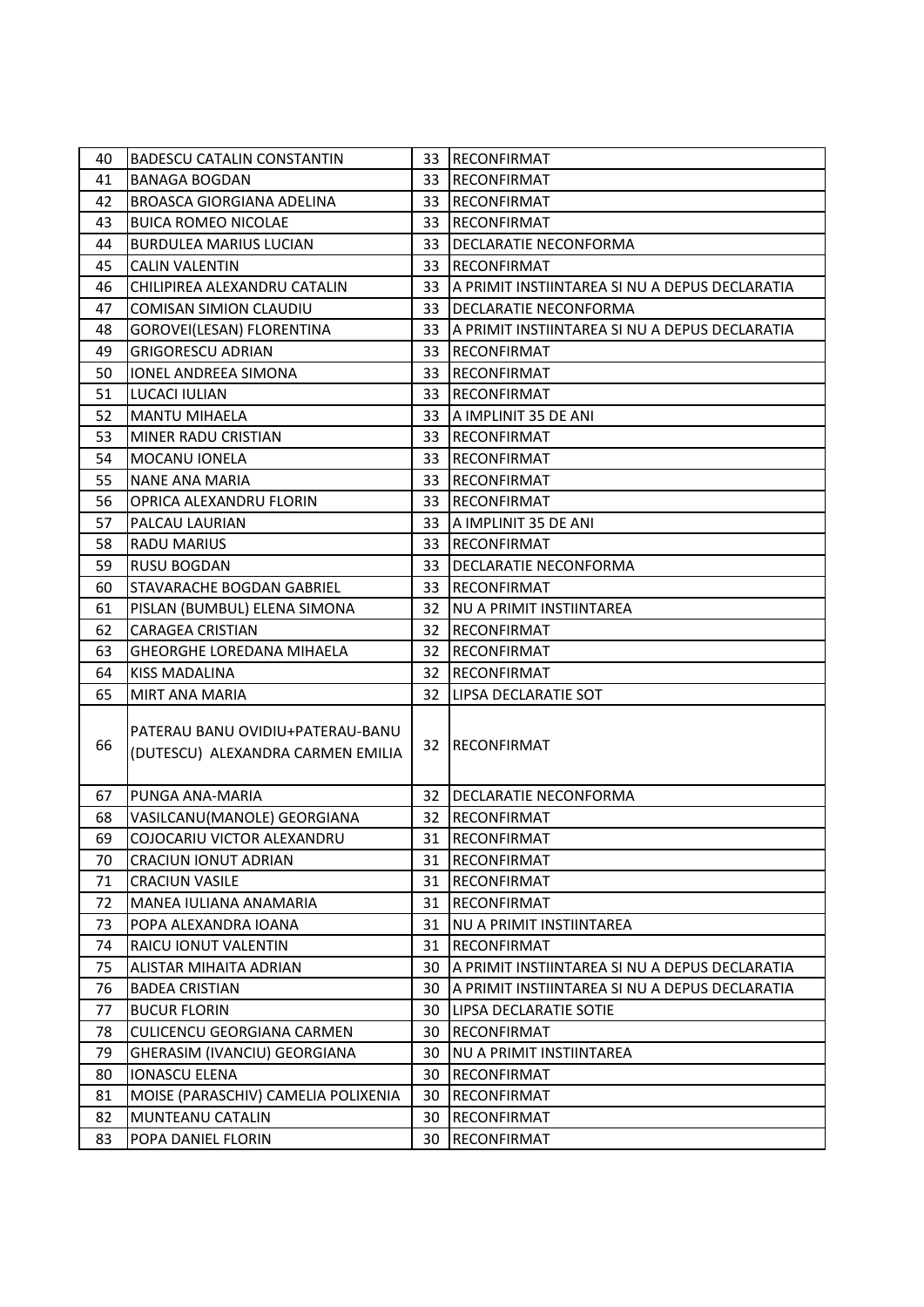| 84  | RADOI VLAD DANIEL                  | 30  | RECONFIRMAT                                     |
|-----|------------------------------------|-----|-------------------------------------------------|
| 85  | STOICA LAURA IULIANA               | 30  | RECONFIRMAT                                     |
| 86  | VASILE ADINA GEANINA               | 30  | RECONFIRMAT                                     |
| 87  | <b>ALISTARH ADRIAN</b>             | 29  | <b>RECONFIRMAT</b>                              |
| 88  | <b>BOICU MARIA</b>                 | 29. | <b>RECONFIRMAT</b>                              |
| 89  | <b>BORIZOV GEORGIANA ELISABETA</b> | 29  | LIPSA DECLARATIE SOT                            |
| 90  | <b>CALIN SIMONA</b>                | 29  | <b>RECONFIRMAT</b>                              |
| 91  | <b>DAVID IONUT ADRIAN</b>          | 29  | <b>RECONFIRMAT</b>                              |
| 92  | DAVID MIHAIL CRISTIAN              | 29. | A PRIMIT INSTIINTAREA SI NU A DEPUS DECLARATIA  |
| 93  | <b>DUMITRESCU ELENA</b>            | 29  | <b>RECONFIRMAT</b>                              |
| 94  | <b>HUIDIU NICOLETA</b>             | 29  | <b>RECONFIRMAT</b>                              |
| 95  | <b>ICHIMUTA MARIAN</b>             | 29  | <b>RECONFIRMAT</b>                              |
| 96  | <b>IORGA LIVIU</b>                 | 29  | DECLARATIE NECONFORMA                           |
| 97  | <b>ISTRATE CONSTANTIN</b>          | 29  | <b>RECONFIRMAT</b>                              |
| 98  | ISTRATE ELENA CATALINA             | 29. | A PRIMIT INSTIINTAREA SI NU A DEPUS DECLARATIA  |
| 99  | <b>MATEI IONUT VIRGIL</b>          | 29. | A PRIMIT INSTIINTAREA SI NU A DEPUS DECLARATIA  |
| 100 | OLARU BOGDAN MARIAN                | 29  | <b>RECONFIRMAT</b>                              |
| 101 | ROTARIU DANIELA                    | 29  | <b>RECONFIRMAT</b>                              |
| 102 | <b>SOARE CRISTINA ELENA</b>        | 29. | NU A PRIMIT INSTIINTAREA                        |
| 103 | TUCAN ALINA                        | 29. | <b>RECONFIRMAT</b>                              |
| 104 | <b>BULGARU LOREDANA MIHAELA</b>    | 29  | <b>RECONFIRMAT</b>                              |
| 105 | <b>BARBAT MADALINA</b>             | 28  | NU A PRIMIT INSTIINTAREA                        |
| 106 | <b>BARBU GEORGIANA</b>             | 28  | DECLARATIE NECONFORMA                           |
| 107 | <b>BORDEI MIHAI STEFAN</b>         | 28  | <b>RECONFIRMAT</b>                              |
| 108 | <b>BUTACU LARISA CATALINA</b>      | 28  | DECLARATIE NECONFORMA                           |
| 109 | CALIMAN ELISA GEORGIANA            | 28  | <b>RECONFIRMAT</b>                              |
| 110 | <b>CHIRIAC IONEL MARIAN</b>        | 28  | DECLARATIE NECONFORMA                           |
| 111 | <b>CHIRIAC MIHAI FLORIN</b>        | 28. | DECLARATIE NECONFORMA                           |
| 112 | CIRNU OANA LAURA                   | 28  | <b>RECONFIRMAT</b>                              |
| 113 | COSTEA LUMINITA ECATERINA          | 28  | IA IMPLINIT 35 DE ANI                           |
| 114 | <b>CRACIUN ALEXANDRU</b>           | 28  | DECLARATIE NECONFORMA                           |
| 115 | DOICARU LAURENTIU GEORGE           |     | 28 RECONFIRMAT                                  |
| 116 | <b>DRAGA DANIEL</b>                |     | 28 NU A PRIMIT INSTIINTAREA                     |
| 117 | DULCA ALEXANDRA ELENA              | 28  | JA PRIMIT INSTIINTAREA SI NU A DEPUS DECLARATIA |
| 118 | MUNTEANU (FIRSOV) MIHAELA          | 28. | IA PRIMIT INSTIINTAREA SI NU A DEPUS DECLARATIA |
| 119 | <b>GHEMIS CIPRIAN IONEL</b>        | 28  | A PRIMIT INSTIINTAREA SI NU A DEPUS DECLARATIA  |
| 120 | <b>GHEORGHE FLORENTIN</b>          | 28  | JA PRIMIT INSTIINTAREA SI NU A DEPUS DECLARATIA |
| 121 | <b>HOLOVICI PAUL IULIAN</b>        | 28  | RECONFIRMAT                                     |
| 122 | <b>JILAVU IONELA</b>               | 28  | <b>RECONFIRMAT</b>                              |
| 123 | <b>LUCA GABRIEL</b>                | 28  | <b>RECONFIRMAT</b>                              |
| 124 | <b>MATEI DRAGOS ADRIAN</b>         | 28  | <b>RECONFIRMAT</b>                              |
| 125 | <b>NECULA ADRIAN GABRIEL</b>       | 28  | <b>RECONFIRMAT</b>                              |
| 126 | <b>OSMAN SEVGHIN</b>               | 28  | IA PRIMIT INSTIINTAREA SI NU A DEPUS DECLARATIA |
| 127 | PINTILII IONUT                     | 28  | RECONFIRMAT                                     |
| 128 | <b>RASID SEILA</b>                 | 28  | <b>RECONFIRMAT</b>                              |
| 129 | ROTARU TUDOR - IONUT               | 28  | <b>RECONFIRMAT</b>                              |
| 130 | SIMA ANDREI ALEXANDRU              | 28  | <b>RECONFIRMAT</b>                              |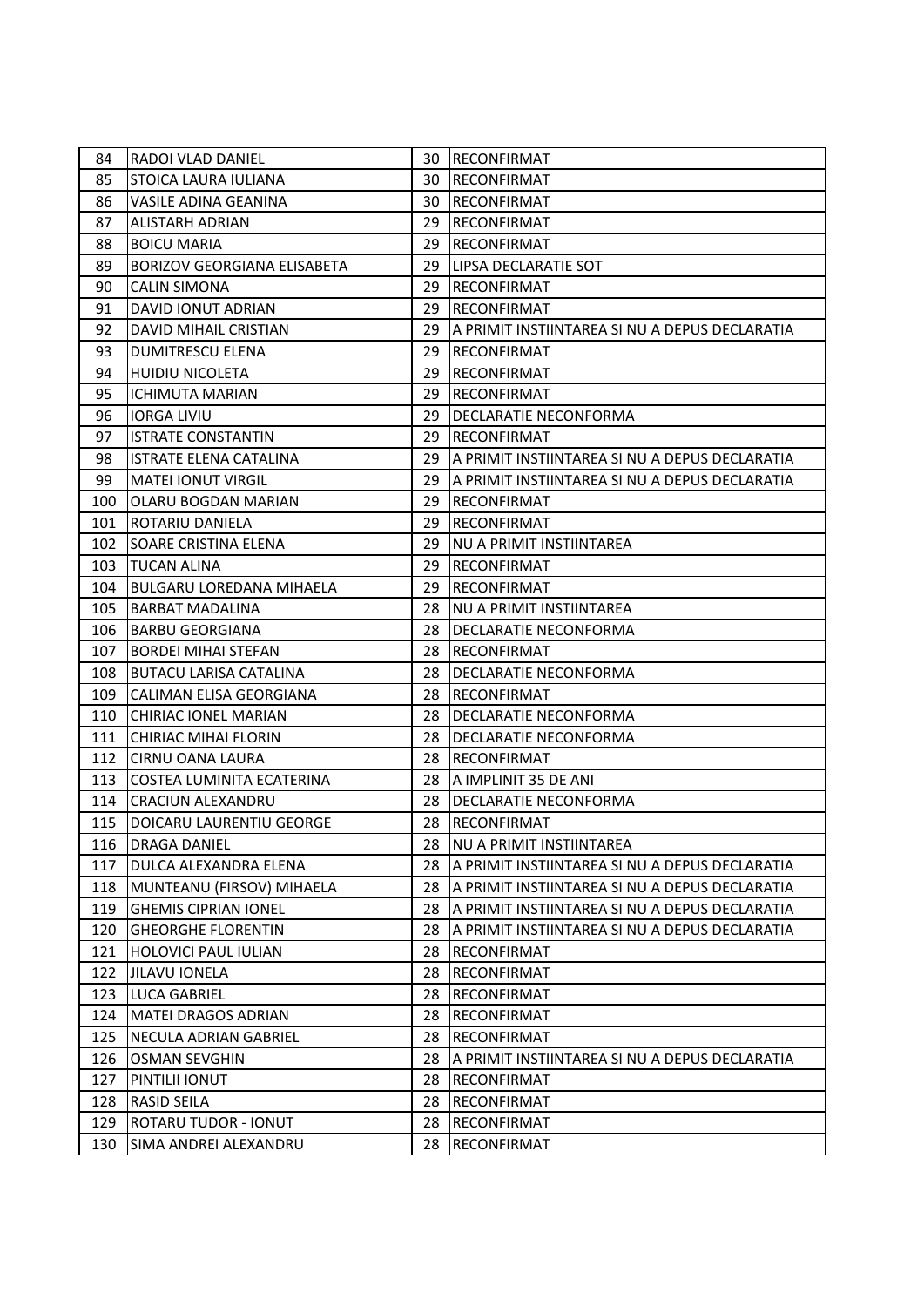| 131 | STANCU(GALAVAN) ANDREEA ALINA      | 28  | <b>RECONFIRMAT</b>                             |
|-----|------------------------------------|-----|------------------------------------------------|
| 132 | <b>STANUC MARIAN</b>               | 28  | <b>RECONFIRMAT</b>                             |
| 133 | <b>STROE MONICA</b>                | 28  | A PRIMIT INSTIINTAREA SI NU A DEPUS DECLARATIA |
| 134 | <b>TIRU ANDREEA</b>                | 28  | LIPSA DECLARATIE SOT                           |
| 135 | <b>TUROSU GEORGE</b>               | 28  | A PRIMIT INSTIINTAREA SI NU A DEPUS DECLARATIA |
| 136 | TUTUIANU LAVINIA MADALINA          | 28  | <b>RECONFIRMAT</b>                             |
| 137 | UNGUREANU GEANINA LIVIA            | 28  | <b>RECONFIRMAT</b>                             |
| 138 | <b>VASILIU TERUZI BIANCA</b>       | 28  | A PRIMIT INSTIINTAREA SI NU A DEPUS DECLARATIA |
| 139 | <b>VELICAN MIHAI</b>               | 28  | <b>RECONFIRMAT</b>                             |
| 140 | ALEXANDRU CONSTANTIN MARIUS        | 27  | <b>RECONFIRMAT</b>                             |
| 141 | AMBROSE RAZVAN CIPRIAN             | 27  | <b>RECONFIRMAT</b>                             |
| 142 | <b>BANCIU GABRIELA</b>             | 27  | <b>RECONFIRMAT</b>                             |
| 143 | <b>BASCEANU LUCIAN GHEORGHE</b>    | 27  | NU A PRIMIT INSTIINTAREA                       |
| 144 | <b>BESLIU RAZVAN</b>               | 27  | <b>RECONFIRMAT</b>                             |
| 145 | COJOCARU MADALINA                  | 27  | <b>NU A PRIMIT INSTIINTAREA</b>                |
| 146 | <b>COTET NICOLAE</b>               | 27  | <b>RECONFIRMAT</b>                             |
| 147 | <b>CRISTEA (TIHAN) ROXANA</b>      | 27  | <b>RECONFIRMAT</b>                             |
| 148 | DRAGA (MEDELEANU) FLORENTINA       | 27  | <b>RECONFIRMAT</b>                             |
| 149 | <b>FUMEA RADU</b>                  | 27  | <b>RECONFIRMAT</b>                             |
| 150 | <b>GHIZDAVESCU REYHAN</b>          | 27  | <b>RECONFIRMAT</b>                             |
| 151 | <b>GRADINARU GABRIELA</b>          | 27  | A PRIMIT INSTIINTAREA SI NU A DEPUS DECLARATIA |
| 152 | <b>GRADOC MARIANA</b>              | 27  | A PRIMIT INSTIINTAREA SI NU A DEPUS DECLARATIA |
| 153 | <b>GRISARU IONUT GEORGE</b>        | 27  | <b>RECONFIRMAT</b>                             |
| 154 | HURMUZ (BEJENARU) GEORGIANA        | 27  | A PRIMIT INSTIINTAREA SI NU A DEPUS DECLARATIA |
| 155 | <b>IANCU LILIANA MINODORA</b>      | 27  | A PRIMIT INSTIINTAREA SI NU A DEPUS DECLARATIA |
| 156 | MANEA (CHIRILA) LIVIA - FLORENTINA | 27  | <b>RECONFIRMAT</b>                             |
| 157 | MATEI ANDREEA ADRIANA              | 27  | A PRIMIT INSTIINTAREA SI NU A DEPUS DECLARATIA |
| 158 | <b>MODIGA MARIAN</b>               | 27  | <b>RECONFIRMAT</b>                             |
| 159 | PETRE IULIAN CATALIN               | 27  | <b>RECONFIRMAT</b>                             |
| 160 | SAULEA(BUCEL) LAVINIA ANDREIA      | 27  | <b>RECONFIRMAT</b>                             |
| 161 | STANCUTU COSMIN PETRUS             | 27  | S-AU SOLICITAT CLARIFICARI SUPLIMENTARE        |
| 162 | <b>TUDORA IONUT</b>                | 27  | A PRIMIT INSTIINTAREA SI NU A DEPUS DECLARATIA |
| 163 | <b>VOICU NICOLETA</b>              | 27  | RECONFIRMAT                                    |
| 164 | <b>BALAN MARIAN GEORGE</b>         | 26  | INU A PRIMIT INSTIINTAREA                      |
| 165 | BRATU ALEXANDRU DUMITRU            | 26. | DECLARATIE NECONFORMA                          |
| 166 | <b>BUJOR STEFAN</b>                | 26  | RECONFIRMAT                                    |
| 167 | <b>CAMILAR BOGDAN</b>              | 26  | A PRIMIT INSTIINTAREA SI NU A DEPUS DECLARATIA |
| 168 | <b>CENAC GEORGE CATALIN</b>        | 26  | IRECONFIRMAT                                   |
| 169 | <b>CIORNEA IONUT ALEXANDRU</b>     | 26  | <b>RECONFIRMAT</b>                             |
| 170 | <b>CONACEL RALUCA</b>              | 26  | INU A PRIMIT INSTIINTAREA                      |
| 171 | <b>DELIU ION FLORENTIN</b>         | 26  | <b>NU A PRIMIT INSTIINTAREA</b>                |
| 172 | DUCA ANDREEA IULIANA               | 26  | <b>NU A PRIMIT INSTIINTAREA</b>                |
| 173 | DUMITRESCU ELISABETA               | 26  | <b>RECONFIRMAT</b>                             |
| 174 | <b>GEORGESCU DANIELA</b>           | 26  | <b>RECONFIRMAT</b>                             |
| 175 | <b>GOGU DRAGOS GEORGEL</b>         | 26  | DECLARATIE NECONFORMA                          |
| 176 | <b>LUPU MARIAN TUDOREL</b>         | 26  | lS-AU SOLICITAT CLARIFICARI SUPLIMENTARE       |
| 177 | <b>MACHIDON MILICA</b>             | 26  | <b>NU A PRIMIT INSTIINTAREA</b>                |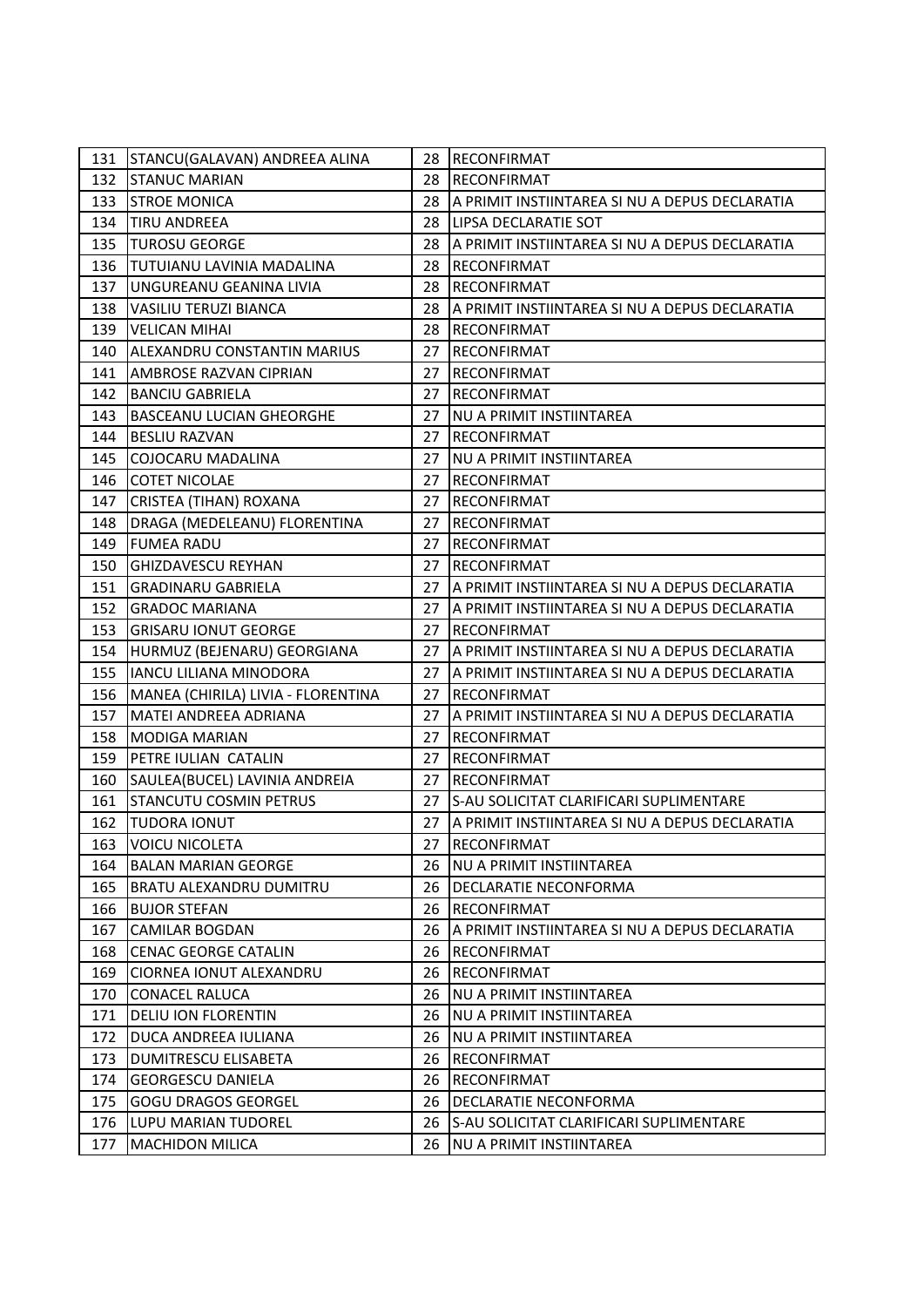| 178 | <b>IMUNTEANU GABRIELA</b>             |    | 26 RECONFIRMAT                                 |
|-----|---------------------------------------|----|------------------------------------------------|
| 179 | <b>NECHITA VASILE MARIAN</b>          | 26 | RECONFIRMAT                                    |
| 180 | NECULA EMILIAN                        | 26 | <b>RECONFIRMAT</b>                             |
| 181 | PIRVU IONUT ALEXANDRU                 | 26 | <b>RECONFIRMAT</b>                             |
| 182 | STANCIU ALEXANDRA GABRIELA            | 26 | RECONFIRMAT                                    |
| 183 | STOIAN ELENA MADALINA                 | 26 | <b>RECONFIRMAT</b>                             |
| 184 | TANASA LACRAMIOARA MARINA             | 26 | A PRIMIT INSTIINTAREA SI NU A DEPUS DECLARATIA |
| 185 | <b>VASILE ELENA LILIANA</b>           | 26 | <b>DECLARATIE NECONFORMA</b>                   |
| 186 | <b>VISAN IULIANA</b>                  | 26 | <b>RECONFIRMAT</b>                             |
| 187 | ALISTAR (STANCIUC) PETRONELA CATALINA | 25 | A PRIMIT INSTIINTAREA SI NU A DEPUS DECLARATIA |
| 188 | ANANE ALEXANDRU LAURENTIU             | 25 | <b>RECONFIRMAT</b>                             |
| 189 | <b>ANDREI CONSTANTIN</b>              | 25 | <b>RECONFIRMAT</b>                             |
| 190 | <b>AVRAM NICOLETA SIMONA</b>          | 25 | NU A DEPUS DECLARATIE SI SOTUL                 |
| 191 | <b>BACIU CATALIN FLORIN</b>           | 25 | NU A PRIMIT INSTIINTAREA                       |
| 192 | <b>BELU ANDA IONELA</b>               | 25 | A PRIMIT INSTIINTAREA SI NU A DEPUS DECLARATIA |
| 193 | CALIN (POPESCU) MIHAELA               | 25 | NU A DEPUS DECLARATIE SI SOTUL                 |
| 194 | CIOBANU NARCISA IONELA                | 25 | <b>RECONFIRMAT</b>                             |
| 195 | CRISTU MIHAELA NICOLETA               | 25 | NU A PRIMIT INSTIINTAREA                       |
| 196 | DITA PATRICIA DENISA                  | 25 | A PRIMIT INSTIINTAREA SI NU A DEPUS DECLARATIA |
| 197 | DRAGAN COSMIN VALENTIN                | 25 | RECONFIRMAT                                    |
| 198 | <b>DUSU ION</b>                       | 25 | <b>RECONFIRMAT</b>                             |
| 199 | MACOVEI SILVIU PAUL                   | 25 | <b>RECONFIRMAT</b>                             |
| 200 | MANEA COSMIN                          | 25 | NU A PRIMIT INSTIINTAREA                       |
| 201 | <b>NITU MARIUS</b>                    | 25 | <b>NU A PRIMIT INSTIINTAREA</b>                |
| 202 | OLTEANU (POTERAS) ANDREEA ELENA       | 25 | A PRIMIT INSTIINTAREA SI NU A DEPUS DECLARATIA |
| 203 | ONEATA NINA DANIELA                   | 25 | NU A PRIMIT INSTIINTAREA                       |
| 204 | PENCIUC MIHAI                         | 25 | A IMPLINIT 35 DE ANI                           |
| 205 | POPA SOFICA MIHAELA                   | 25 | <b>RECONFIRMAT</b>                             |
| 206 | <b>TALAMBA VICTORITA</b>              | 25 | RECONFIRMAT                                    |
| 207 | TIGANESTEANU(CARCIGA) ALINA           | 25 | <b>RECONFIRMAT</b>                             |
| 208 | VRANCEA ALINA MARIANA                 | 25 | <b>NU A PRIMIT INSTIINTAREA</b>                |
| 209 | <b>AGOP GEORGE</b>                    | 24 | <b>RECONFIRMAT</b>                             |
| 210 | <b>BRUMARU ALINA MARIA</b>            |    | 24 RECONFIRMAT                                 |
| 211 | CACENCO LOREDANA                      | 24 | RECONFIRMAT                                    |
| 212 | <b>COMANICI GEORGE</b>                | 24 | RECONFIRMAT                                    |
| 213 | COMIRLA EDUARD SEBASTIAN              | 24 | <b>RECONFIRMAT</b>                             |
| 214 | <b>CORCHIE ADRIAN PETRISOR</b>        | 24 | <b>RECONFIRMAT</b>                             |
| 215 | <b>CURDUNEANU MIHAI</b>               | 24 | RECONFIRMAT                                    |
| 216 | <b>DODIS IONUT CRISTIAN</b>           | 24 | <b>RECONFIRMAT</b>                             |
| 217 | DRAGOS VLADUT ALEXANDRU               | 24 | <b>RECONFIRMAT</b>                             |
| 218 | DUMITRU NICOLETA DANIELA              | 24 | <b>RECONFIRMAT</b>                             |
| 219 | <b>ENUTA GEORGE</b>                   | 24 | <b>RECONFIRMAT</b>                             |
| 220 | FILIP IULIAN MUGUREL                  | 24 | <b>RECONFIRMAT</b>                             |
| 221 | <b>GHIORGHE DANIEL RAZVAN</b>         | 24 | A PRIMIT INSTIINTAREA SI NU A DEPUS DECLARATIA |
| 222 | <b>GHITA ANDREI BOGDAN</b>            | 24 | RECONFIRMAT                                    |
| 223 | <b>GHIUZELEA GEORGIAN ROMEO</b>       | 24 | <b>RECONFIRMAT</b>                             |
| 224 | <b>IBRAM BIRGHIUL</b>                 | 24 | <b>RECONFIRMAT</b>                             |